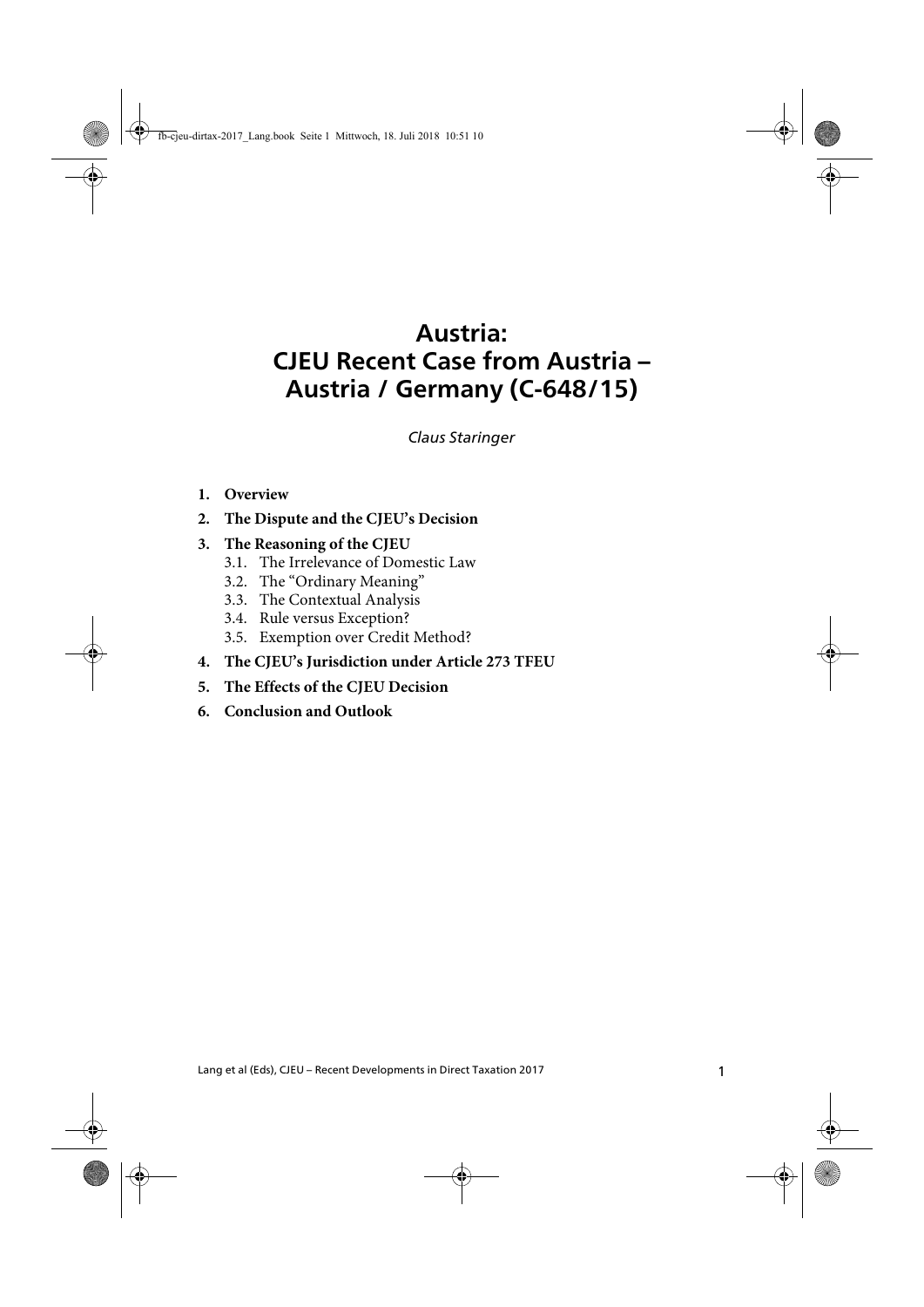## **1. Overview**

On 12 September 2017, the CJEU handed down its judgment in Republic of Austria v Federal Republic of Germany (C-648/15). This case is rather special: it concerns a dispute over the interpretation of a particular rule in the Austria-Germany tax treaty. This dispute is now resolved by the CJEU's judgment, the Court having acted, in effect, as an arbitration tribunal. The CJEU was given the competence to do this by the two contracting states in their bilateral tax treaty: when the Austria-Germany tax treaty established arbitration as the ultimate resolution mechanism over tax treaty disputes (in its Article 25 para. 5), the CJEU was explicitly chosen as the (exclusive) court of arbitration.

In this respect, the present case is absolutely unique: since the Austria-Germany tax treaty (which was negotiated around the year 2000), no other bilateral (or multilateral) tax treaty has given the CJEU such a role. For many years, there was no practical experience of any kind of arbitration under the Austria-Germany tax treaty itself. The present case is actually the first case ever for a dispute between the two states to have escalated to the CJEU for arbitration, after an unsuccessful mutual agreement procedure (MAP).

It is not surprising therefore, that several of the issues in case C-648/15, as discussed below, are (at least so far) unchartered territory. In this regard, the CJEU's judgment has given some answers to what have thus far been open questions.<sup>1</sup> The author has already speculated on some of these answers when discussing the case while it was still pending before the CJEU.<sup>2</sup> Hence, the analysis below provides an opportunity to verify whether the author's earlier speculations were correct.

## **2. The Dispute and the CJEU's Decision**

A brief summary of the underlying dispute:<sup>3</sup>

The issue in dispute was whether Germany is allowed to levy a withholding tax on certain cross-border interest payments under Article 11 of the Austria-Germany tax treaty. Under the treaty the general rule for allocating taxing rights over crossborder interest payments is that the residence state of the recipient of the interest has the exclusive right to tax such interest. There is in general no right for the source state to levy tax (e.g. by withholding) on the interest payments (Article 11

<sup>1</sup> See also J. Luts & C. Kempeneers, Case C-648/15 Austria v. Germany: Jurisdiction and Powers of the CJ to Settle Tax Treaty Disputes Under Article 273 TFEU, EC Tax Review 2018, p. 5; I. Kerschner, Deutsche Genussscheinerträge: Debut des EuGH als DBA-Schiedsrichter, ecolex 2017, p. 1102; H. Jirousek, EuGH entscheidet im Schiedsverfahren zugunsten Österreichs, SWK 2017 p. 1186.

<sup>2</sup> See C. Staringer, Austria, in: M. Lang et al. (eds.), CJEU Recent Developments in Direct Taxation 2016 (Vienna: Linde Verlag, 2017) p. 1.

<sup>3</sup> See also C. Staringer, in CJEU Recent Developments in Direct Taxation 2016, p. 2 et seq.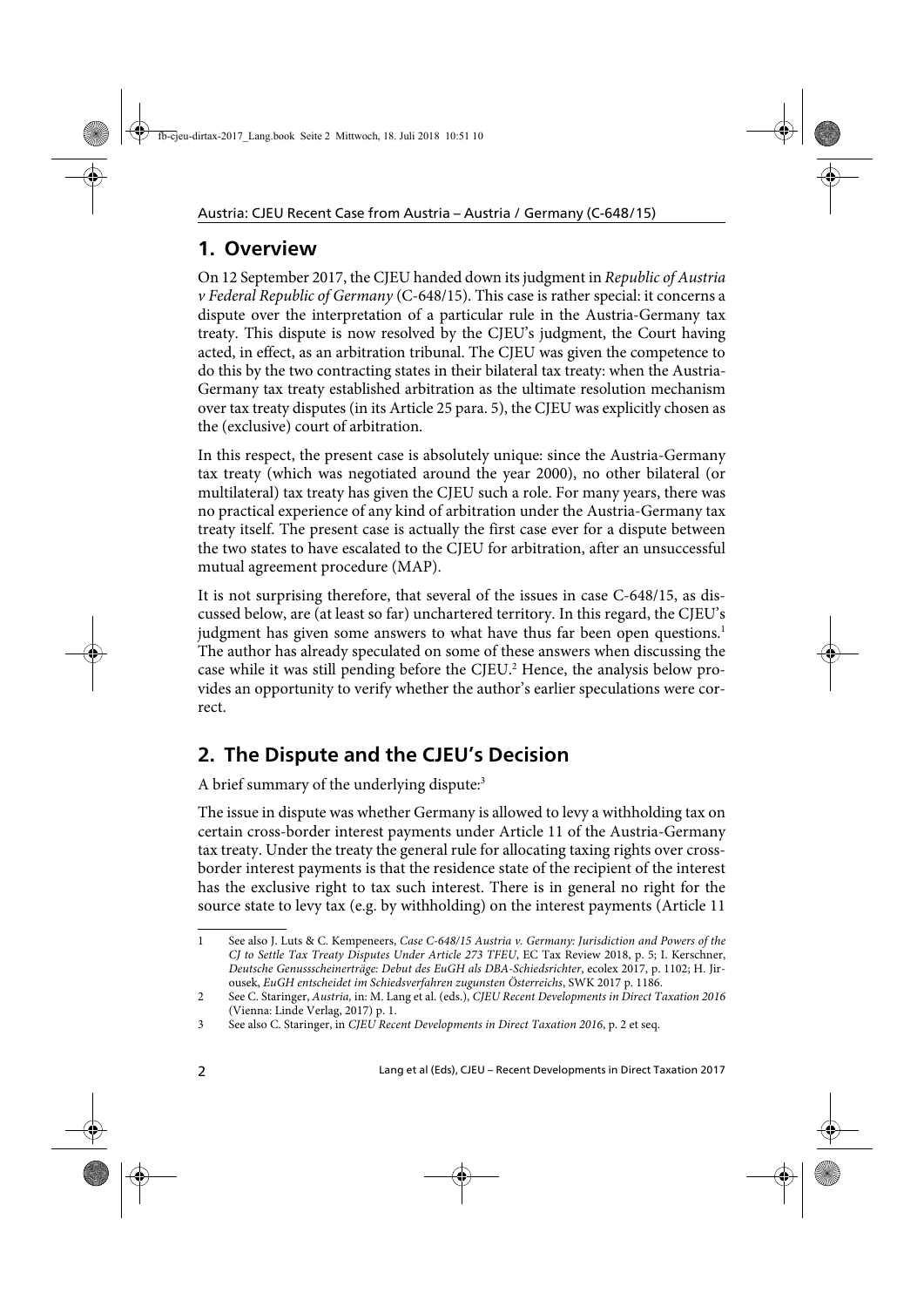para. 1 of the treaty). By way of exception, the source state is however allowed to levy a tax (with no percentage cap) on interest payments on debt instruments which have a profit participation (in the authentic German language: *Gewinn*beteiligung).

The disputed issue was now whether a particular kind of interest payment is covered by Article 11 para. 2 of the treaty so that the source state (here Germany) may levy a source tax. The relevant facts of the case are as follows: A German issuer has issued profit participation rights (PPR) (in German: Genussscheine) to Austrian investors. The PPR had a fixed coupon, i.e. payments to investors under the PPR where calculated as a fixed percentage of invested capital. However, interest payments were only due where the issuer had sufficient profits to satisfy the coupon. If not, unpaid coupons were cumulated (i.e. carried forward) until the issuer became profitable enough to pay the accumulated coupons out of his profits.

The core question was therefore whether the PPR described above generated interest payments that could be classified as stemming "from debt instruments with a profit participation". If this was the case, Germany would be entitled to levy a source tax under Article 11 para. 2 of the treaty, leading to a credit obligation for Austria in respect of such German source tax. Otherwise (i.e. if no "debt instrument with a profit participation" was found to exist), Germany would not be entitled to levy any source tax and Austria consequently would not face any credit obligation under the treaty.

The CJEU has given a clear answer to this question in its judgment: tit has interpreted Article 11 para. 2 of the Austria-Germany treaty in such way that there is no right for Germany to levy a source tax on a PPR structured in the manner that it was in the present case. In other words, Austria has "won" the case.

Indeed, the outcome of the case is exactly consistent with the argument submitted by Austria in the proceedings: for the Austrian government, it was always very clear that a PPR such as in the case at hand cannot be a "profit participating" instrument because it has a fixed coupon (i.e. there is no percentage entitlement in the issuer's profit). The only "profit related" element in the PPR concerned is that the issuer is not required to make any interest payments in loss years (or less than the full payment in years where profit is not sufficient to meet the full coupon), but is allowed to carry forward the payment obligation into future profitable years. However, this mechanism is not a "profit participation", but at best a "condition of profitability" which is not covered by Article 11 para. 2 of the treaty.4 The CJEU followed the substance of this argument, i.e. that instruments cannot fall under Article 11 para. 2 of the treaty if they are only *profit dependent*, but not profit related.

<sup>4</sup> See I. Kerschner/ F. Koppensteiner/ C. Seydl, Österreich erhebt aufgrund einer DBA-Streitigkeit erstmals Klage beim EuGH, SWI 2016, p. 134 (134 et seq).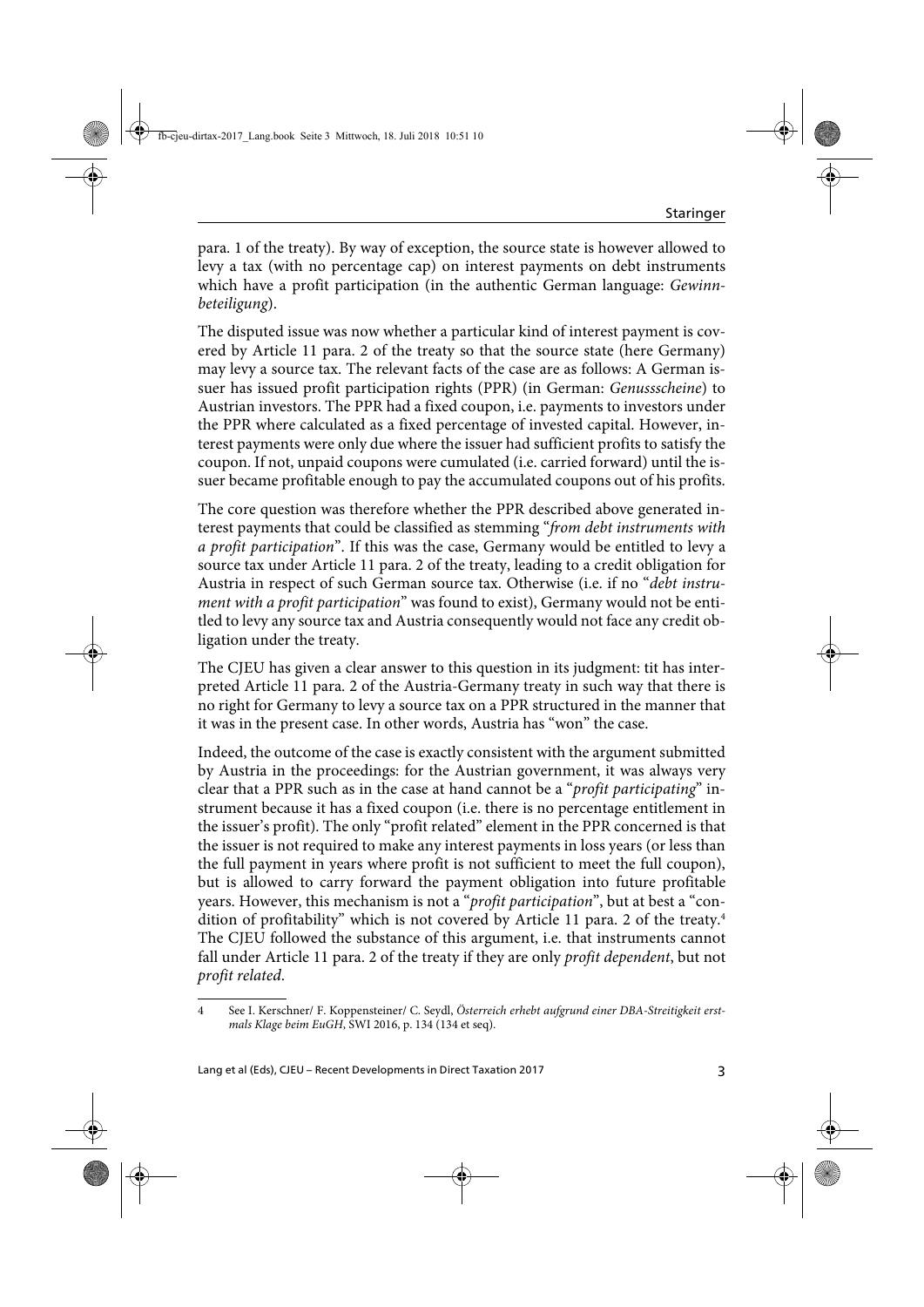## **3. The Reasoning of the CJEU**

While the CJEU's ultimate result is, in the author's view, convincing, the underlying reasoning it has employed to arrive at such result is more difficult to follow.

#### **3.1. The Irrelevance of Domestic Law**

The CJEU starts its analysis of the case with a reference to Article 3 para. 2 of the Austria-Germany tax treaty (which corresponds to Article 3 para. 2 of the OECD Model Convention), where it is stated that items not defined in the treaty should be given the meaning they have under the contracting states' domestic law.<sup>5</sup> This reference to Article 3 para. 2 is unfortunate as it could be seen as an indication that the CJEU indeed has looked, at least as a starting point, into domestic law to get an understanding of the term "profit participation" in Art 11 para. 2 of the Austria-Germany tax treaty. However, this creates the wrong impression. The CJEU's further reasoning clearly shows that in reality it rejects domestic law as the guiding source of interpretation in the present dispute.<sup>6</sup>

The CJEU arrives at this result through an elaborated interpretation of Article 25 para. 5 of the Austria-Germany tax treaty, i.e. of the treaty's arbitration clause. This clause would be ineffective if undefined terms (like "profit participation") were governed by the contracting states' domestic laws, as different domestic law backgrounds would then necessarily lead to a dispute that it could not resolve. There would simply be two "correct" interpretations of "*profit participation*", each following a different domestic law concept. This would deprive the arbitration clause of all practical effect. Therefore, the CJEU concludes that Article 11 para. 2 must be interpreted according to the methods of International Law (i.e. the Vienna Convention on the Law of Treaties) by its ordinary meaning, object and purpose.<sup>7</sup>

The whole analysis of the CJEU on the "interpretation by domestic or international law issue" is long and indeed is not even necessary. A quick answer to this issue could have been found in Article 3 para. 2 of the Austria-Germany tax treaty itself, where it is stated that domestic law can only be used for interpretation "unless the context otherwise requires". Actually, it seems that the CJEU has overlooked (or underestimated) this important part of Article 3 para. 2. Giving proper relevance to "unless the context otherwise requires" would have avoided the CJEU having to reinvent the wheel on tax treaty interpretation in this judgment.

<sup>5</sup> CJEU 12 September 2017, C-648/15, Republic of Austria v Federal Republic of Germany, EU:C:2017:664, m.no. 35.

<sup>6</sup> M. Lang, DBA-Interpretation durch den EuGH, SWI 2017, p. 507 (510 et seq.).

<sup>7</sup> CJEU 12 September 2017, C-648/15, Republic of Austria v Federal Republic of Germany, EU:C:2017:664, para. 39.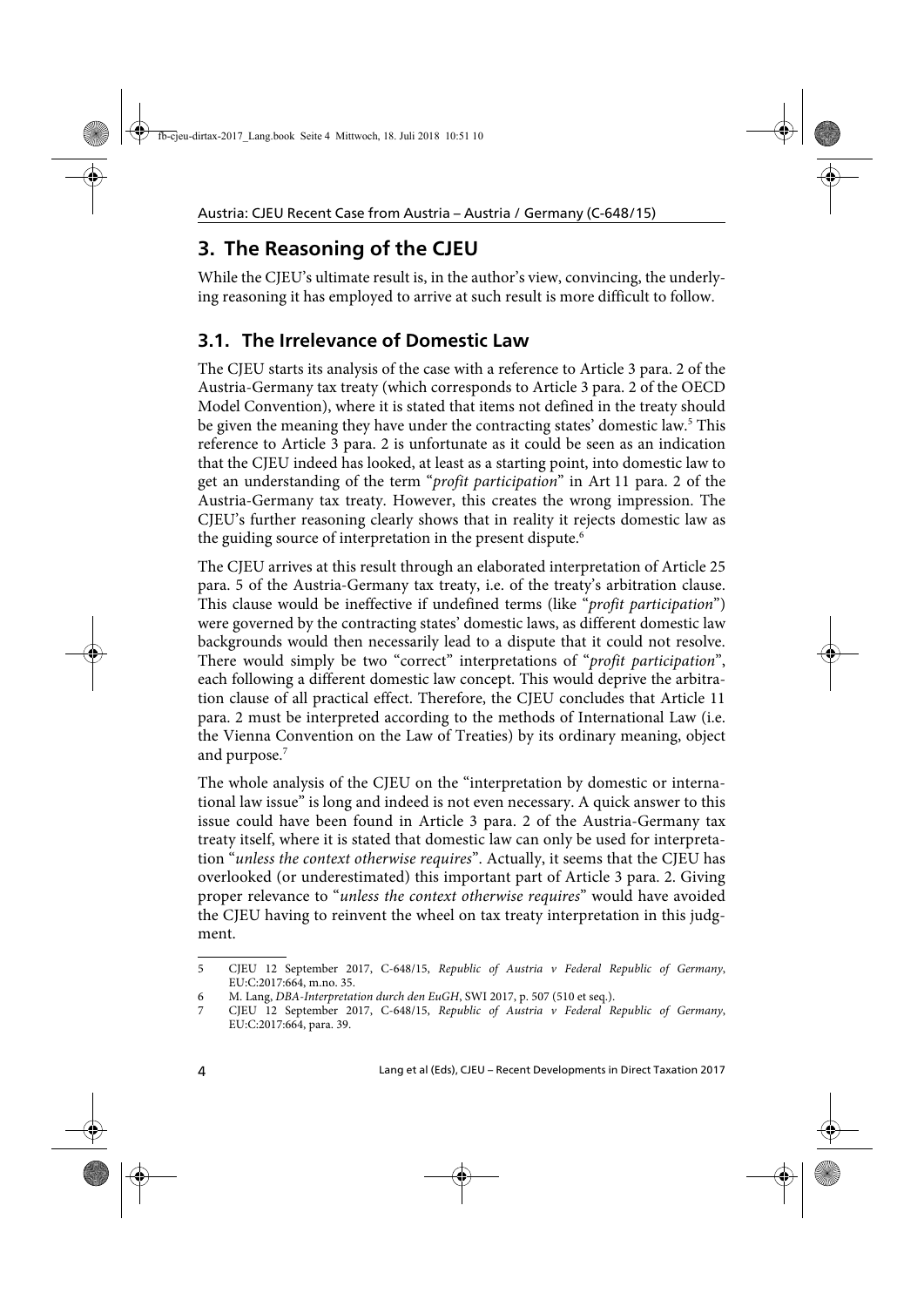### **3.2. The "Ordinary Meaning"**

In the next step, the CJEU looks for the "ordinary meaning" of "profit participation" in Article 11 para. 2 of the Austria-Germany tax treaty. For such purposes, the court refers to "everyday language" which would understand a profit participation as meaning "receiving a share in the positive income of the annual operations of an undertaking". From this starting point, the CJEU concludes that it is the "inherent variability and unpredictability of the annual income of any high-risk economic activity" that is in the nature of a "profit participation", which is "uncertain at the beginning of the financial year, liable to vary from one year to another, indeed capable of being zero".8

By creating such definitions, the Court indeed gives a very precise verbal explanation of what an entitlement to a share in profits is. However, the CJEU should have been honest in disclosing that all this is more its *own* understanding of "profit participation" rather than the meaning of the term in "everyday language". In reality, it is rather unlikely that "everyday language" will contain a precise understanding of a technical term such as "profit participation".

### **3.3. The Contextual Analysis**

Further, the CJEU wants to have its result on the "ordinary meaning" confirmed by a contextual analysis of Article 11 para. 2 of the Austria-Germany tax treaty. This treaty rule mentions "profit participation" next to "profit sharing bonds", "profit participating loans" and "silent partner". The CJEU's argument, which, as such, certainly makes good sense, is that this list of instruments must have a common element as to the required nature of profit entitlement in order for it to qualify under Article 11 para. 2 of the Austria-Germany tax treaty. In the CJEU's view, this common element is the varying remuneration of all these instruments, which, it considers to confirm the "*ordinary meaning*" found earlier.<sup>9</sup>

The CJEU has certainly good reasons for its view. However, it is interesting to see that the German Bundesfinanzhof (BFH) has also made this contextual argument (i.e. what is the common element in the listed instruments?) in its earlier jurisprudence, but arrived at the opposite result (i.e. that for a "*profit participation*" it is enough that a profit merely exists, even if the coupon itself is fixed, as this was seen by the BFH as the common element in Art 11 para. 2 of the treaty).<sup>10</sup> In fact, this BFH case law was actually the reason why Germany insisted on its position in the now decided case for so many years (notably, the case was brought to the

<sup>8</sup> CJEU 12 September 2017, C-648/15, Republic of Austria v Federal Republic of Germany, EU:C:2017:664, para. 40 et seq.

<sup>9</sup> CJEU 12 September 2017, C-648/15, Republic of Austria v Federal Republic of Germany, EU:C:2017:664, para. 44.

<sup>10</sup> See BFH 26 August 2010, I R 53/09.